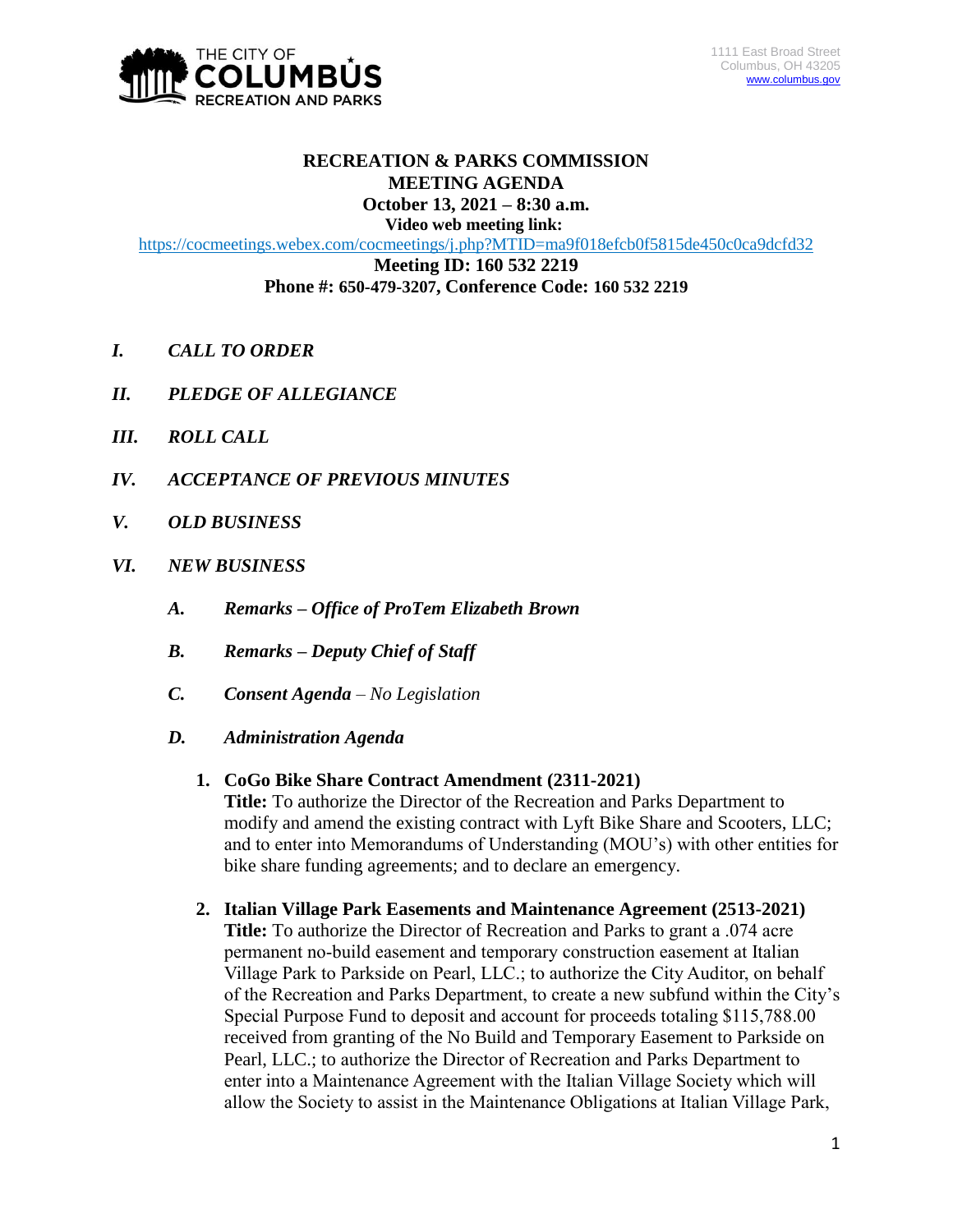

and to be reimbursed, pending written preapproval, for those direct expenses, from the Italian Village Park subfund; and to declare an emergency (\$115,788.00)

# **3. Lou Berliner Park Utility Improvements Phase 2 (2606-2021)**

**Title:** To authorize the Director of Recreation and Parks to enter into contract with The Righter Co, Inc. for the Lou Berliner Park Utility Improvements Phase 2 project and for the expenditure of \$285,000.00 from the Voted Recreation and Parks Bond Fund; and to declare an emergency. (\$285,000.00)

Bids were advertised through Vendor Services, in accordance with City Code Section 329, on 9/14/21 and received by the Recreation and Parks Department on 9/23/21.

| Company                         | <b>Status</b> | Amount       |
|---------------------------------|---------------|--------------|
| The Righter Co, Inc.            | <b>MAJ</b>    | \$150,300.00 |
| R.W. Setterlin Building Company | MAJ           | \$159,273.00 |

After reviewing the proposals that were submitted, it was determine that The Righter Co, Inc was the lowest and most responsive bidder.

The Righter Co, Inc. and all proposed subcontractors have met code requirements with respect to prequalification, pursuant to relevant sections of Columbus City Code Chapter 329.

#### *E. Recreation & Program Services Agenda*

#### **4. Good Vending Agreement - COMMISSION ONLY**

**Title:** To authorize the Director of Recreation and Parks to enter into this Vending Agreement (hereinafter referred to as the "Contract") as of September 16, 2021 by and between City of Columbus Recreation and Parks Department, with a mailing address of 1111 East Broad St. Columbus, OH 43205 (hereinafter referred to as the "Owner") and Good Vending LLC, with a mailing address of 398 Holtzman Avenue, Columbus, OH 43205 (hereinafter referred to as the "Vendor"), collectively referred to as the "Parties," both of whom agree to be bound by this Contract.

## *F. Parks Operations & Maintenance Agenda – No Legislation*

*G. Youth & Family Development Agenda – No Legislation*

# *VI. DEPARTMENT & PROJECT UDPATES*

*A. New City Nature Preserve Code*

## *VII. CRP FOUNDATION UPDATE*

### *VIII. DIVISION UPDATES*

- *A. COAAA – Executive Director, Cindy Farson*
- *B. Community Relations – Chief Communications Officer, Kerry Francis*